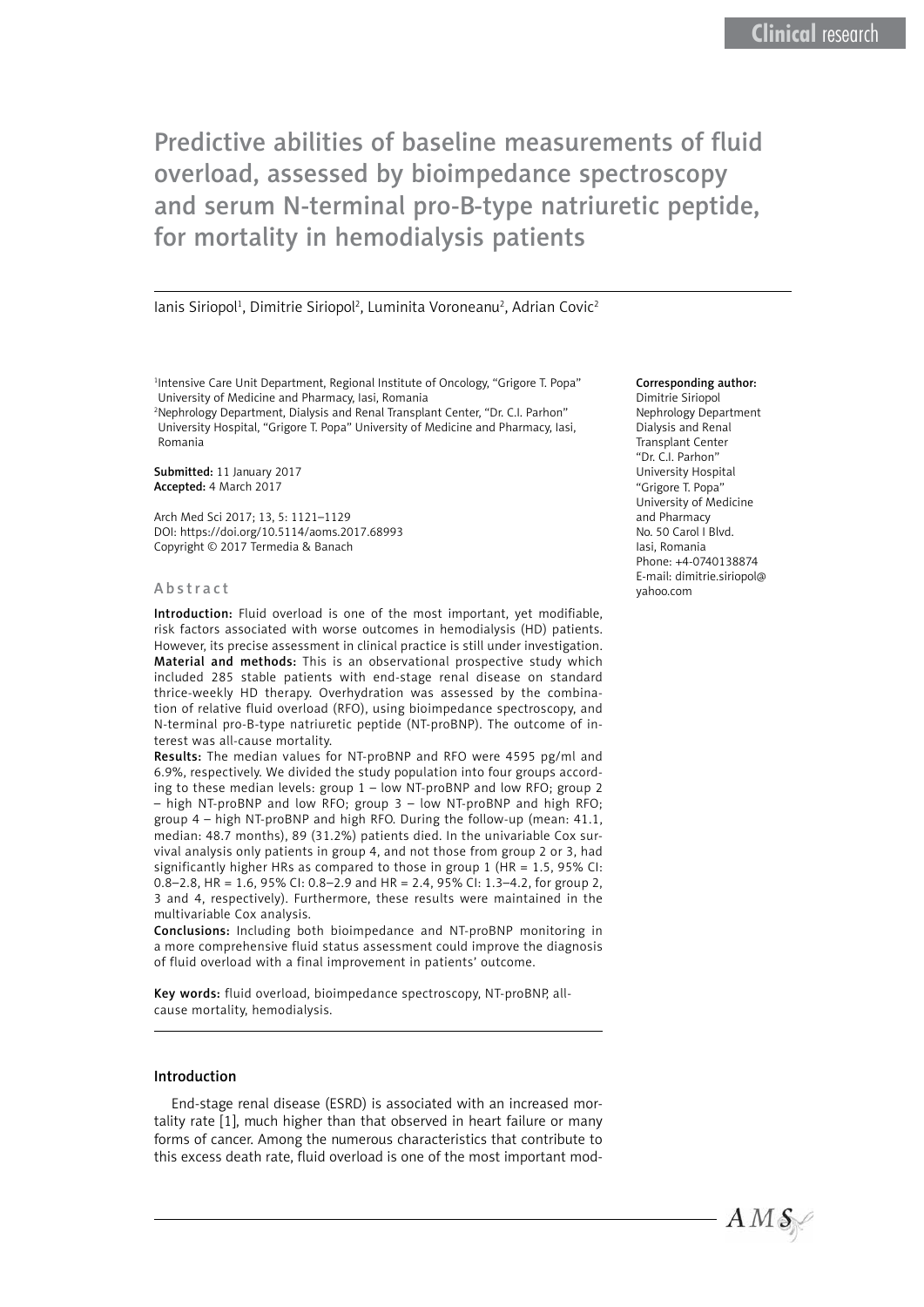ifiable factor associated with this outcome. Since clinical evaluation for assessing fluid status in dialysis patients lacks sensibility and specificity, numerous efforts have been made to find alternative methods to better assess patients' volume status [2], including measurement of inferior vena cava diameter [3], bioimpedance analysis [4], biomarkers of volume overload (such as natriuretic peptides) [5] or lung ultrasonography for detection of B-lines [6].

Bioimpedance spectroscopy defines the individual fluid status/overload on the basis of an individual's normal extracellular volume, taking into account the individual's body composition. Recent studies show that fluid overload, as assessed by this technique, is one of the most important predictors of mortality in hemodialysis (HD) patients [4, 7]. It can also improve the predictive abilities for mortality above different clinical and biological parameters [8]. More importantly, the use of this method to achieve normohydration is associated with an improvement in blood pressure and arterial stiffness [9, 10] and even with reduced all-cause mortality [10].

The use of brain-type natriuretic peptide (BNP) for fluid overload evaluation in HD is still controversial [11]. There are numerous papers that show a positive relationship between BNP levels and fluid overload in this population [5, 12–14] and also that these increased levels are associated with worse outcomes [14–19].

Bioimpedance analysis does not differentiate between intravascular and interstitial extracellular water (ECW) and serum BNP does not reflect interstitial/tissue water content. The differentiation of "wet BNP" (bioimpedance-determined excessive water content plus high BNP values induced by volume overload) from "dry BNP" (bioimpedance-determined euvolemia plus high BNP values) has been suggested to improve detailed fluid status evaluation in clinical practice [20]. Therefore, we hypothesized that a combination of these two methods (bioimpedance and N-terminal-proBNP (NT-proBNP)) could potentially provide complementary information about the relationship between fluid overload and survival in HD patients.

## Material and methods

## **Patients**

Between 1 April and 1 October 2012, we invited all patients who were undergoing HD for at least 3 months in two dialysis units to take part in this study. We excluded patients under 18 years old, with systemic infections and terminal neoplasia; subjects with metallic joint prostheses, cardiac pacemakers or stents, decompensated cirrhosis

and limb amputations were also excluded, since accurate bioimpedance assessment cannot be performed in patients with these conditions.

From an overall eligible 337 HD patients we excluded 52 patients because of limb amputation  $(n = 10)$ , decompensated cirrhosis  $(n = 6)$  or presence of a cardiac pacemaker or stent (*n* = 11). Twenty-five additional patients did not provide informed consent and were not included in the study. Details of the final patient population  $(n = 285)$  are presented in Table I. All included patients performed intermittent HD (4 h per session, three times per week), using high-flux membrane dialyzers.

All laboratory parameters were determined pre-dialysis, once in each patient at the inclusion of the study before a midweek HD session. NT-proBNP in serum samples were collected at the same time and were analyzed centrally using the Roche Elecsys kit, an electro-chemiluminescence 'sandwich' immunoassay based on polyclonal antibodies against NT-proBNP.

Included patients were followed up for time-toevent analysis until occurrence of death. Patients were censored at the last follow-up (1 August 2016) or if they moved to another dialysis unit, switched to peritoneal dialysis or received a kidney transplant. All procedures performed in this study were in accordance with the 1964 Declaration of Helsinki and its later amendments. The study protocol was approved by the Ethics Committee of University Hospital 'Dr C.I. Parhon' (Iasi, Romania).

## Bioimpedance spectroscopy

The hydration state and the body composition were estimated using a portable whole body bioimpedance spectroscopy device (BCM–Fresenius Medical Care D GmbH). This device measures the impedance spectroscopy at 50 frequencies. Measurements were performed before a midweek dialysis session, at the same time as the serum samples collection.

All measurements were performed by two trained physicians blinded to patients' daily management. The ECW, intracellular water (ICW) and total body water (TBW) were determined as previously described [21]. Absolute fluid overload (AFO) was defined as the difference between the expected patient's ECW under normal physiological conditions and the actual ECW, whereas the relative fluid overload (RFO), used to facilitate comparison between patients, was defined as the absolute fluid overload to extracellular water ratio (AFO/ECW).

## Statistical analysis

Data are expressed as mean ± SD, median with inter-quartile range (IQR) or as percent frequen-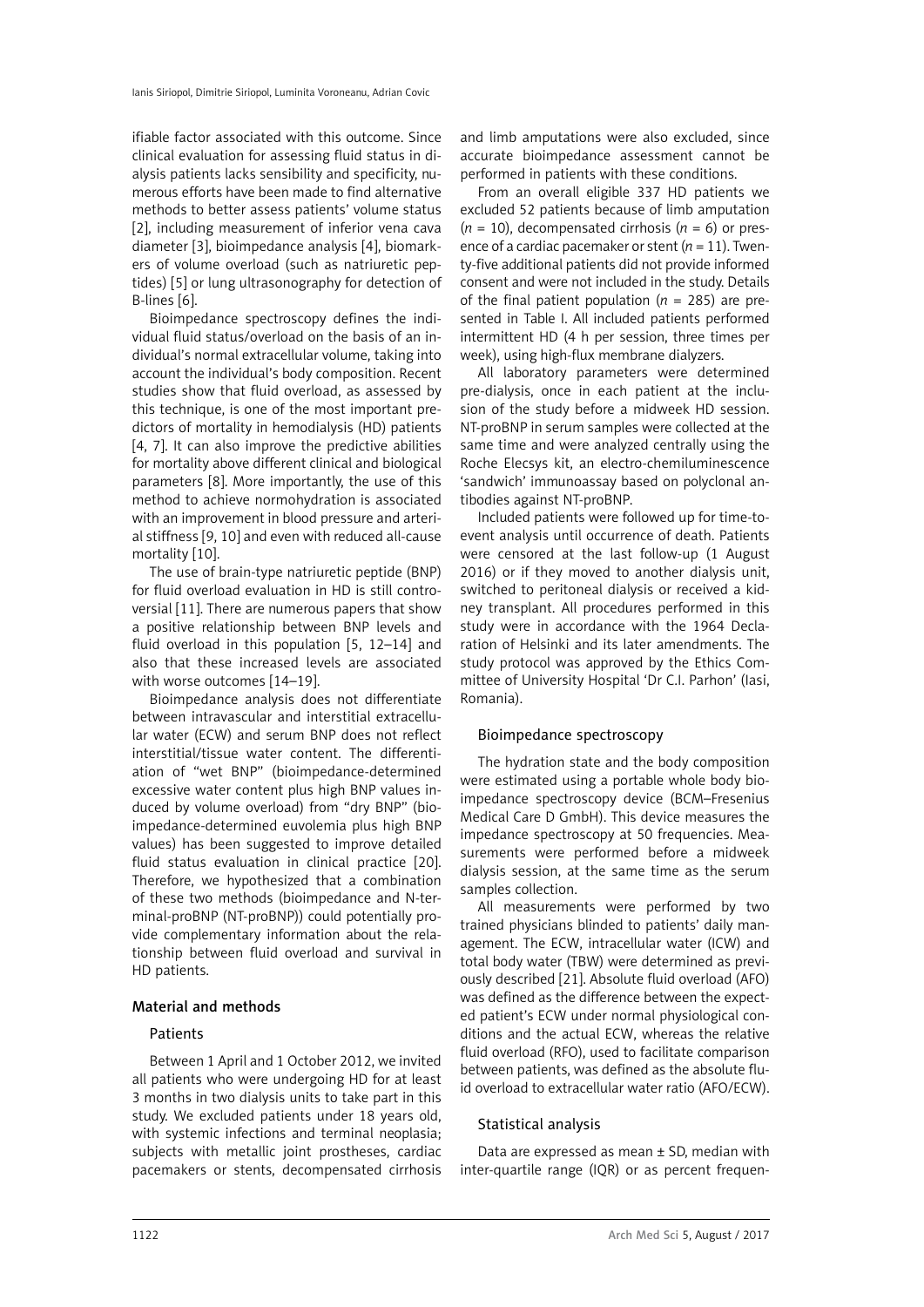| Parameter                                  | All<br>$(N = 285)$                | Group 1<br>$(n = 81)$            | Group 2<br>$(n = 62)$             | Group 3<br>$(n = 62)$            | Group 4<br>$(n = 80)$              | $P$ -value* |
|--------------------------------------------|-----------------------------------|----------------------------------|-----------------------------------|----------------------------------|------------------------------------|-------------|
| Age [years]                                | $58.9 \pm 14.1$                   | $57.9 \pm 14.9$                  | $62.0 \pm 14.0$                   | $55.4 \pm 13.9$                  | $60.1 \pm 13.2$                    | 0.06        |
| Weight [kg]                                | $71.3 \pm 14.7$                   | $75.4 \pm 13.9$                  | $70.7 \pm 16.3$                   | $70.1 \pm 12.9$                  | $68.6 \pm 14.9$                    | 0.02        |
| Dialysis vintage [years]                   | 52.6<br>$(18.7 - 97.5)$           | 27.8<br>$(11.3 - 62.2)$          | 51.6<br>$(17.0 - 93.5)$           | 81.5<br>$(22.7 - 147.2)$         | 72.8<br>$(37.2 - 117.4)$           | < 0.001     |
| Male, n (%)                                | 136 (47.7)                        | 35 (43.2)                        | 25(40.3)                          | 37 (59.7)                        | 39 (48.8)                          | 0.13        |
| Hypertension, $n$ (%)                      | 213 (74.7)                        | 56 (69.1)                        | 50 (80.6)                         | 47 (75.8)                        | 60 (75.0)                          | 0.47        |
| Systolic pressure<br>[mm Hg]               | 134.9 ±14.9                       | $135.1 \pm 14.5$                 | $137.1 \pm 13.4$                  | $133.7 \pm 15.1$                 | $134.2 \pm 15.2$                   | 0.57        |
| Diastolic pressure<br>[mm Hg]              | $70.7 \pm 10.9$                   | $70.1 \pm 12.5$                  | $70.7 \pm 10.2$                   | $72.6 \pm 10.9$                  | $70.1 \pm 10.0$                    | 0.51        |
| Diabetes, $n$ $%$                          | 50(17.5)                          | 15(18.5)                         | 11(17.7)                          | 11(17.7)                         | 13(16.3)                           | 0.99        |
| NYHA class $3-4$ , $n$ (%)                 | 15(5.3)                           | 1(1.2)                           | 4(6.5)                            | 2(3.2)                           | 8(10.0)                            | 0.07        |
| Peripheral arterial<br>disease, $n$ $(\%)$ | 45 (15.8)                         | 13(16.0)                         | 13 (21.0)                         | 5(8.1)                           | 14(17.5)                           | 0.24        |
| Coronary artery<br>disease, $n$ $(\%)$     | 50 (17.5)                         | 12 (14.8)                        | 13 (21.0)                         | 6(9.7)                           | 19 (23.8)                          | 0.13        |
| Stroke, n (%)                              | 25(8.8)                           | 5(6.2)                           | 5(8.1)                            | 8(12.9)                          | 7(8.8)                             | 0.57        |
| Anuric, n (%)                              | 152 (53.3)                        | 36 (44.4)                        | 38 (61.3)                         | 36(58.1)                         | 42 (52.5)                          | 0.19        |
| NT-proBNP [pg/ml]                          | 4595.0<br>$(1826.5 -$<br>13342.0) | 1615.0<br>$(1052.0 -$<br>3331.5) | 8684.5<br>$(5627.5 -$<br>16691.0) | 2016.5<br>$(1007.7 -$<br>2780.0) | 18944.0<br>$(8206.6 -$<br>30109.3) | < 0.001     |
| Hemoglobin [g/dl]                          | $11.5 \pm 1.5$                    | $11.3 \pm 1.5$                   | $11.5 \pm 1.5$                    | $11.6 \pm 1.4$                   | $11.5 \pm 1.6$                     | 0.73        |
| CRP [mg/dl]                                | 5.3<br>$(2.1 - 12.3)$             | 4.2<br>$(2.1 - 8.5)$             | 8.4<br>$(3.3 - 17.1)$             | 4.7<br>$(1.4 - 13.1)$            | 5.8<br>$(1.8 - 12.7)$              | 0.04        |
| Albumin [g/dl]                             | $3.9 \pm 0.3$                     | $3.9 \pm 0.2$                    | $3.8 \pm 0.3$                     | $3.9 \pm 0.3$                    | $3.9 \pm 0.3$                      | 0.24        |
| Calcium [mg/dl]                            | $8.6 \pm 0.7$                     | $8.5 \pm 0.6$                    | $8.5 \pm 0.7$                     | $8.6 \pm 0.7$                    | $8.6 \pm 0.7$                      | 0.47        |
| Phosphate [mg/dl]                          | 5.1<br>$(3.9 - 6.2)$              | 5.2<br>$(4.1 - 6.4)$             | 5.3<br>$(4.6 - 6.3)$              | 4.9<br>$(3.3 - 6.6)$             | 4.7<br>$(3.5 - 5.8)$               | 0.11        |
| TBW [l]                                    | $33.9 \pm 6.3$                    | $33.7 + 6.2$                     | $33.0 \pm 6.4$                    | $35.7 \pm 6.8$                   | $33.8 + 5.9$                       | 0.09        |
| ECW [l]                                    | $16.2 \pm 2.9$                    | $15.8 \pm 2.6$                   | $15.3 \pm 2.9$                    | $17.2 \pm 3.1$                   | $16.4 \pm 2.8$                     | 0.001       |
| ICW [l]                                    | $17.8 \pm 3.7$                    | $17.9 \pm 3.9$                   | $17.7 + 3.7$                      | $18.5 \pm 3.9$                   | $17.3 + 3.3$                       | 0.32        |
| AFO [l]                                    | $1.2 \pm 1.3$                     | $0.3 \pm 0.7$                    | $0.1 \pm 0.8$                     | $2.3 \pm 1.1$                    | $2.1 \pm 0.8$                      | < 0.001     |
| <b>RFO, %</b>                              | $7.1 \pm 7.6$                     | $1.6 \pm 4.2$                    | $0.8 \pm 5.8$                     | $13.4 \pm 5.1$                   | $12.8 + 4.3$                       | < 0.001     |

Table I. Baseline characteristics of the study population

*Data are expressed as mean ± SD, median with IQR, or percent frequency, as appropriate. AFO – absolute fluid overload, CRP – C-reactive protein, ECW – extracellular water, ICW – intracellular water, NT-proBNP – N-terminal pro-B-type natriuretic peptide, NYHA – New York Heart Association, RFO – relative fluid overload, TBW – total body water. \*Comparison between groups*

cy, as appropriate. Comparisons between groups were performed with the one-way analysis of variance (ANOVA) for normally distributed variables, Kruskal-Wallis test for non-normally distributed variables and by the  $\chi^2$  test for categorical data. For the pairwise multiple comparisons analysis we used the Bonferroni post-hoc test and the Mann-Whitney test with Bonferroni correction for normally distributed and non-normally distributed variables, respectively. The normality of the

distribution of the variables was tested with the Shapiro-Wilk test. Logarithmic conversion was performed for non-normally distributed variables. The association between NT-proBNP and RFO levels was investigated by the Pearson product moment correlation coefficient.

Survival between different groups was compared using the Kaplan-Meier log-rank test for statistical significance and Cox analysis. The multivariable Cox models included all the variables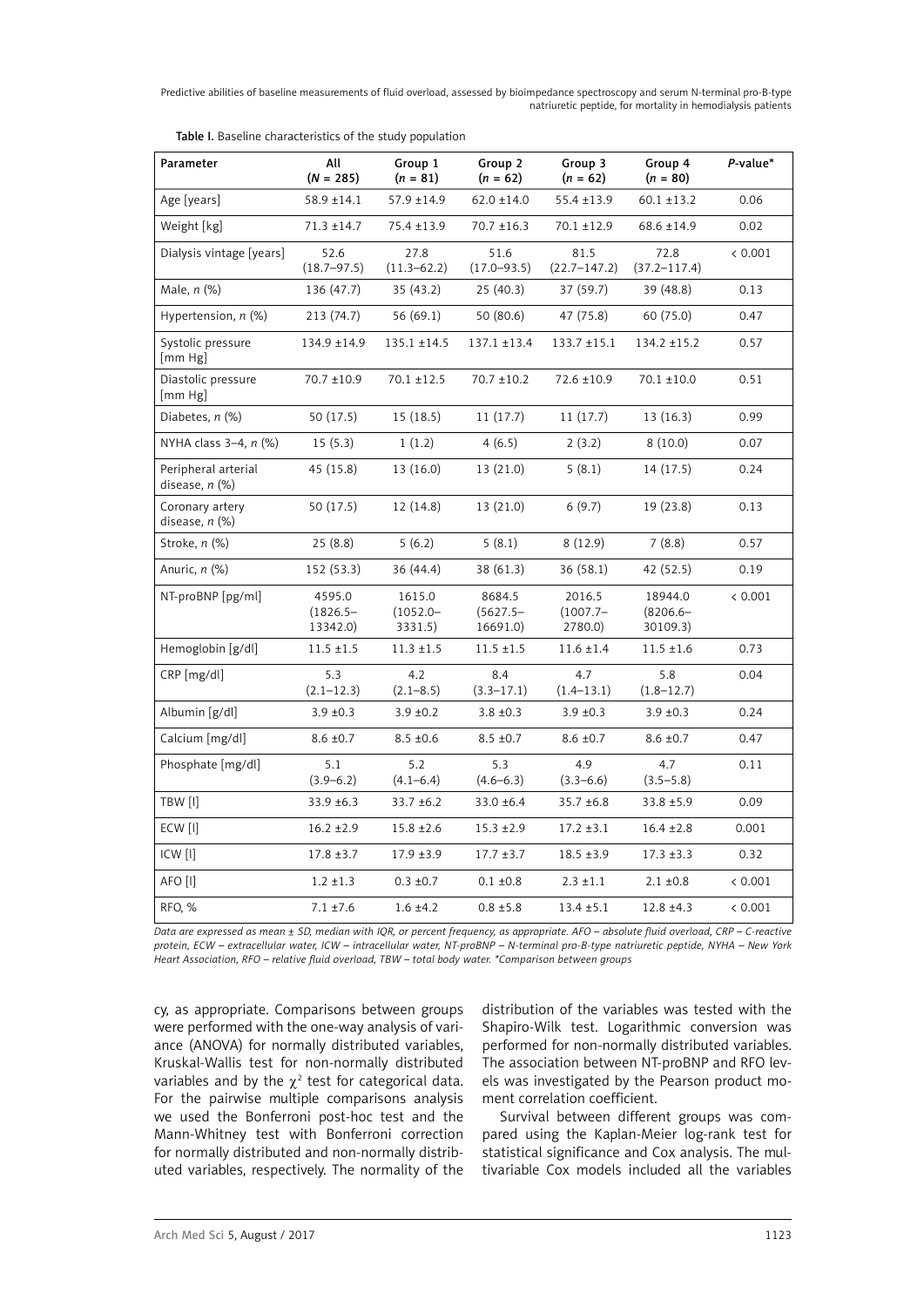that showed an association with the outcome at a *p*-value < 0.10. Proportional hazards assumptions were checked using the Schoenfeld residuals test. From Cox models including all univariable variables that showed an association with the outcome at a *p*-value < 0.10 with and without continuous NT-proBNP and RFO we evaluated the C statistic difference, continuous net reclassification index (NRI), and integrated discrimination improvement index (IDI) using methods accounting for censoring [22, 23].

The Bayesian information criterion (BIC) and the Akaike information criterion (AIC) scores were calculated for each model; the model with the lower BIC and AIC scores indicates a better model.

All statistical analyses were performed with SPSS 19.0 (SPSS Inc., Chicago, IL) and the R (version 3.2.0) package for statistical analysis (Foundation for Statistical Computing, Vienna, Austria). A *p*-value < 0.05 was considered statistically significant.

#### Results

#### Baseline characteristics

Two hundred and eighty-five chronic HD patients were included in this study: 136 (47.7%) males, with a mean age of 58.9 years and a median dialysis vintage of 52.6 months. Two hundred and thirteen (74.7%) and 50 (17.5%) patients had hypertension and diabetes, respectively (Table I). Other demographic, clinical and biological characteristics of the entire population are presented in Tables I and II.

The median values for NT-proBNP and RFO were 4595 pg/ml and 6.9%, respectively. As per our aims we divided the study population into four groups according to median NT-proBNP and RFO levels: group 1 – low NT-proBNP (< 4595 pg/ml) and low RFO  $(6.9\%)$ ; group 2 – high NT-proBNP (≥ 4595 pg/ml) and low RFO (< 6.9%); group 3 – low NT-proBNP (< 4595 pg/ml) and high RFO  $(\geq 6.9\%)$ ; group 4 – high NT-proBNP ( $\geq 4595$  pg/ ml) and high RFO ( $\geq 6.9\%$ ). Patients from group 1 had a higher weight than those in group 4, but also lower dialysis vintage than those in group 3 and 4 (Table I). As also reported in Table I these patients also had lower CRP levels than those from group 2. We also found a significant, but weak, positive correlation between NT-proBNP and RFO values (*r* = 0.13, *p* = 0.04, Figure 1).

#### Survival analysis

During the follow-up (mean: 41.1, median: 48.7 months), 89 (31.2%) patients died. Patients who had either increased NT-proBNP (more than 4595 pg/ml) or increased RFO (more than 6.9%) levels had an augmented risk for mortality (Figure 2 A and B, respectively). However, as shown in Figure 2 C, combining these two variables, we observed that patients in group 1 (low NT-proBNP – low RFO) had the lowest, while those in group 4 (high NT-proBNP – high RFO) had the highest

Table II. Univariable COX analysis for all-cause mortality

| Parameter                                                     | <b>HR</b> | 95% CI        | P-value |
|---------------------------------------------------------------|-----------|---------------|---------|
| NT-proBNP - RFO Groups:                                       |           |               |         |
| Group 1                                                       |           | Reference     |         |
| Group 2                                                       | 1.45      | $0.75 - 2.82$ | 0.27    |
| Group 3                                                       | 1.55      | $0.81 - 2.96$ | 0.19    |
| Group 4                                                       | 2.36      | $1.32 - 4.23$ | 0.004   |
| Log NT-proBNP [pg/ml]*                                        | 1.48      | $1.19 - 1.83$ | & 0.001 |
| RFO (%)                                                       | 1.03      | $1.01 - 1.06$ | 0.02    |
| Age [years]                                                   | 1.04      | $1.02 - 1.06$ | & 0.001 |
| Diabetes $(0 - no, 1 - yes)$                                  | 1.56      | $0.95 - 2.54$ | 0.08    |
| Gender $(1 - male, 2 - female)$                               | 0.69      | $0.45 - 1.05$ | 0.08    |
| Severe NYHA Class ( $0 - Class 1$ and 2, $1 - Class 3$ and 4) | 3.87      | $2.05 - 7.28$ | < 0.001 |
| Hemoglobin [g/dl]                                             | 1.18      | $1.03 - 1.35$ | 0.02    |
| Log CRP $[mg/dl]^*$                                           | 1.40      | $1.13 - 1.74$ | 0.002   |
| Log phosphorus [mg/dl]*                                       | 0.80      | $0.69 - 0.92$ | 0.002   |

*CRP – C-reactive protein, NT-proBNP – N-terminal pro-B-type natriuretic peptide, NYHA – New York Heart Association, RFO – relative fluid overload. \* Hazard ratio for each increase in 1 SD in log of the variable.*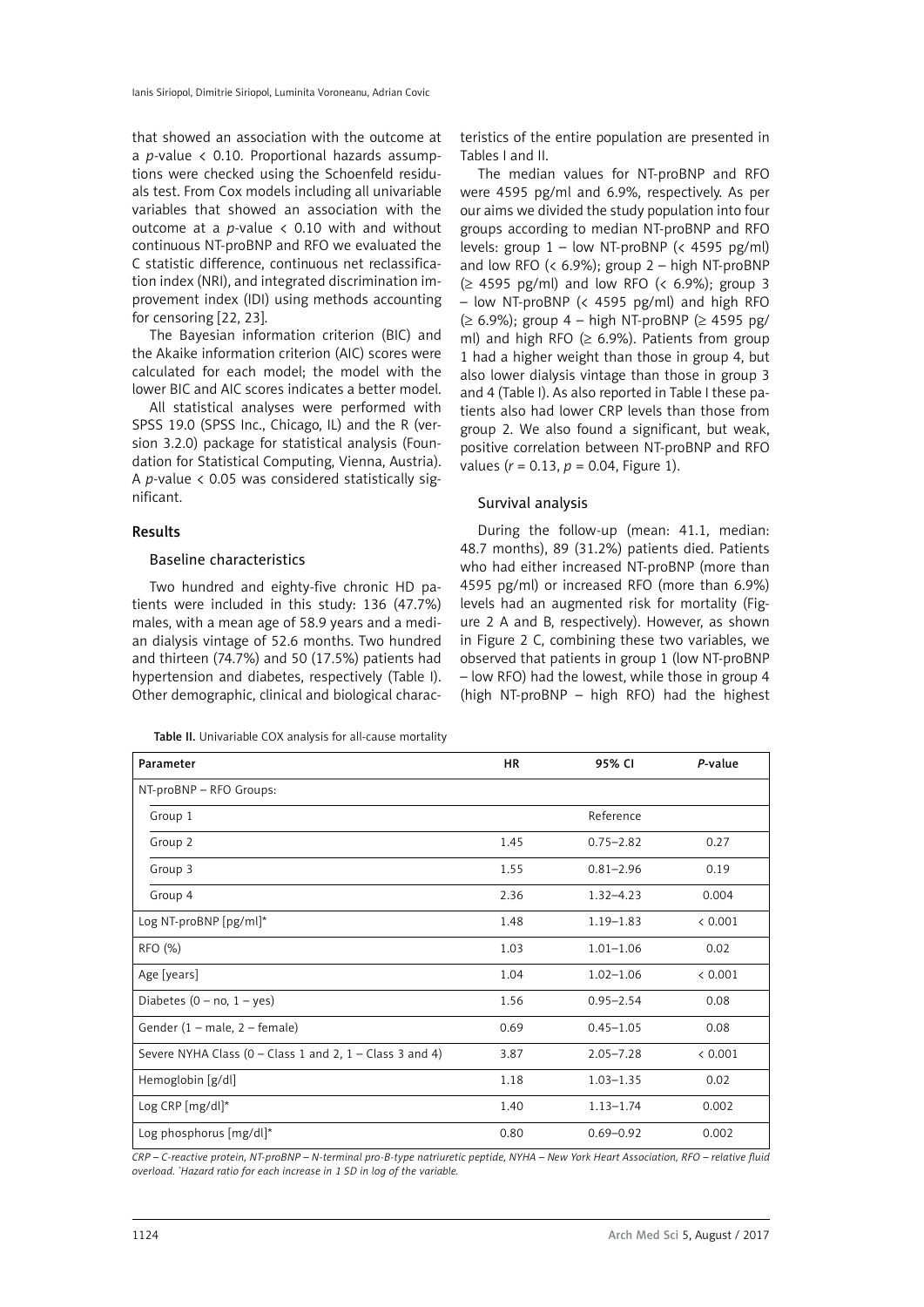risk for the outcome. These findings were confirmed in the univariable Cox survival analysis (Table II), where only patients in group 4, and not those from group 2 (high NT-proBNP – low RFO) or 3 (low NT-proBNP – high RFO), had significantly higher HRs as compared to those in group 1 (HR = 1.5, 95% CI: 0.8–2.8, HR = 1.6, 95% CI: 0.8– 2.9 and HR = 2.4, 95% CI: 1.3–4.2, for group 2, 3 and 4, respectively). These results were maintained even after adjustment for all the univariable associates of the outcome (Table III).

Although dialysis vintage was not associated with the outcome in the univariable survival analysis (HR = 1.12, 95% CI: 0.89–1.38 for each increase in 1 SD in the log of the dialysis vintage), due to the differences in its values observed between the 4 RFO-NT-proBNP groups (Table I) we



Figure 1. Regression analysis of RFO and log NT-proBNP

0 10 20 30 40 50 60 Follow-up [months] RFO **-**Low - - High



Figure 2. Kaplan-Meier analysis for the all-cause mortality outcome according to the median values for NT-proBNP (A) and RFO (B) levels and for the four predefined groups of patients (group 1 – low NT-proBNP and low RFO; group 2 – high NT-proBNP and low RFO; group 3 – low NT-proBNP and high RFO; group 4 – high NT-proBNP and high RFO) (C)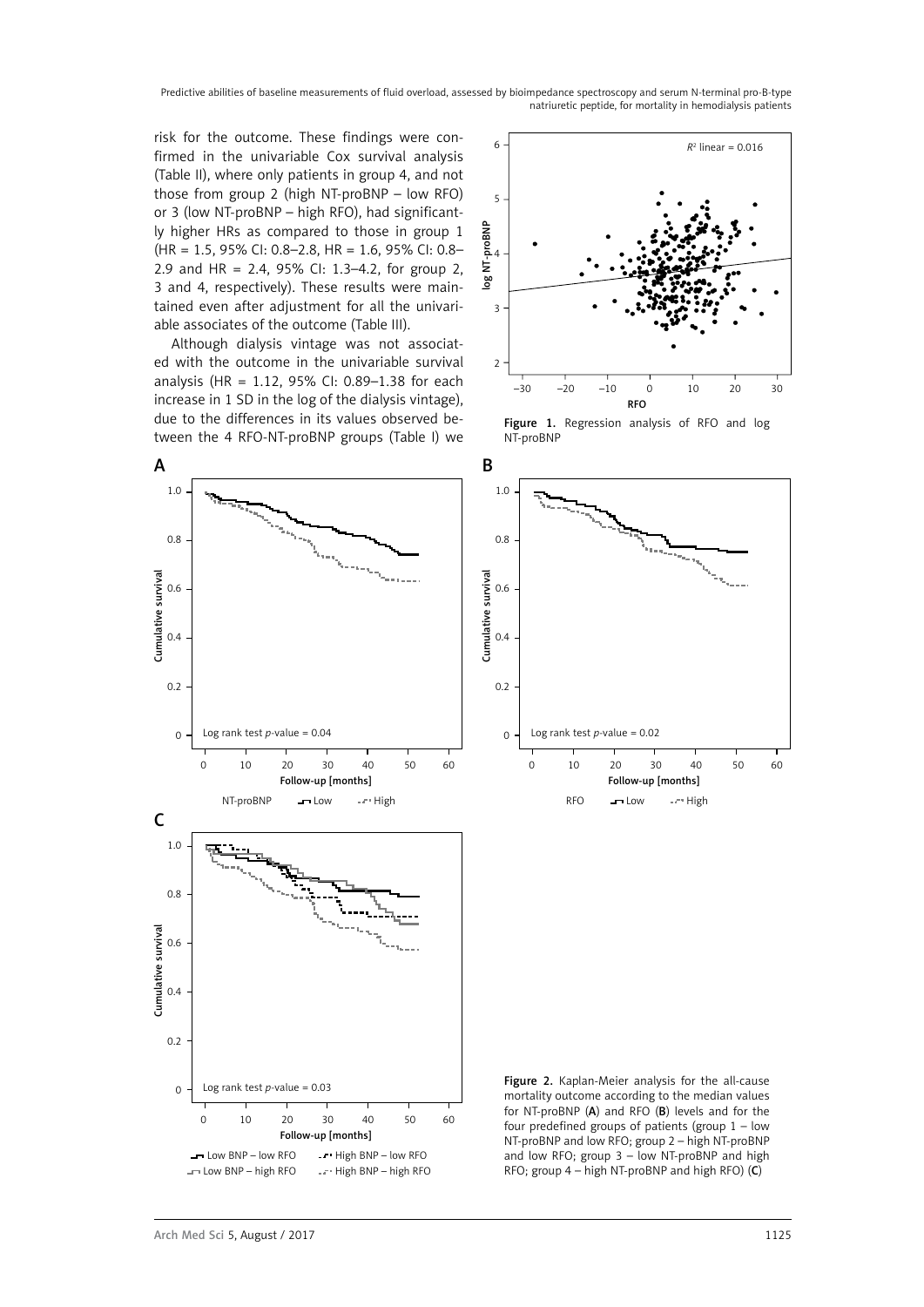Table III. Multivariable COX analysis for all-cause mortality (using NR-proBNP – RFO Groups)

| Parameter                                                    | <b>HR</b> | 95% CI        | P-value |
|--------------------------------------------------------------|-----------|---------------|---------|
| NT-proBNP - RFO Groups:                                      |           |               |         |
| Group 1                                                      |           | Reference     |         |
| Group 2                                                      | 1.16      | $0.59 - 2.26$ | 0.67    |
| Group 3                                                      | 1.40      | $0.72 - 2.75$ | 0.32    |
| Group 4                                                      | 2.00      | $1.11 - 3.62$ | 0.02    |
| Age [years]                                                  | 1.04      | $1.02 - 1.06$ | < 0.001 |
| Diabetes $(0 - no, 1 - yes)$                                 | 1.02      | $0.62 - 1.69$ | 0.94    |
| Gender $(1 - male, 2 - female)$                              | 0.76      | $0.49 - 1.18$ | 0.76    |
| Severe NYHA Class $(0 - Class 1$ and 2, $1 - Class 3$ and 4) | 2.04      | $1.06 - 3.95$ | 0.03    |
| Hemoglobin [g/dl]                                            | 1.22      | $1.06 - 1.39$ | 0.004   |
| Log CRP $[mg/dl]^*$                                          | 1.30      | $1.03 - 1.64$ | 0.03    |
| Log phosphorus [mg/dl]*                                      | 0.83      | $0.69 - 0.99$ | 0.04    |

*CRP – C-reactive protein, NT-proBNP – N-terminal pro-B-type natriuretic peptide, NYHA – New York Heart Association, RFO – relative fluid overload. \* Hazard ratio for each increase in 1 SD in log of the variable.*

also performed an additional survival analysis (Table IV). Including dialysis vintage in the final model, patients in group 4 (high NT-proBNP – high RFO) had a significantly higher risk for the outcome as compared with those in group 1 (low NT-proBNP  $-$  low RFO) (HR = 1.83, 95% CI: 1.02-3.54).

Since these results would suggest that a high NT-proBNP-high RFO phenotype could predict a worse outcome, we further tested the potential incremental prognostic value of adding NT-proBNP and RFO to a model including classical risk factors, i.e. all the univariable Cox associates for all-cause mortality (with  $p < 0.10$  in the univariable analysis).

The addition of NT-proBNP (Model 2), RFO (Model 3) or both biomarkers (Model 4) to the baseline model (Model 1) did not increase the discrimination power of the model (Table V). All models showed good calibration, but the BIC and AIC scores were the lowest in the model that in-

Table IV. Multivariable COX analysis for all-cause mortality (including dialysis vintage)

| Parameter                                                    | HR   | 95% CI        | P-value |
|--------------------------------------------------------------|------|---------------|---------|
| NT-proBNP - RFO Groups:                                      |      |               |         |
| Group 1                                                      |      | Reference     |         |
| Group 2                                                      | 1.12 | $0.56 - 2.21$ | 0.75    |
| Group 3                                                      | 1.34 | $0.67 - 2.68$ | 0.40    |
| Group 4                                                      | 1.83 | $1.02 - 3.54$ | 0.04    |
| Age [years]                                                  | 1.04 | $1.02 - 1.06$ | < 0.001 |
| Diabetes $(0 - no, 1 - yes)$                                 | 1.07 | $0.63 - 1.81$ | 0.81    |
| Gender $(1 - male, 2 - female)$                              | 0.76 | $0.49 - 1.18$ | 0.76    |
| Severe NYHA Class $(0 - Class 1$ and 2, $1 - Class 3$ and 4) | 2.06 | $1.06 - 3.99$ | 0.03    |
| Hemoglobin [g/dl]                                            | 1.21 | $1.05 - 1.39$ | 0.01    |
| Log CRP $[mg/dl]^*$                                          | 1.31 | $1.03 - 1.65$ | 0.03    |
| Log phosphorus [mg/dl]*                                      | 0.82 | $0.68 - 0.99$ | 0.04    |
| Log dialysis vintage [months]*                               | 1.08 | $0.83 - 1.41$ | 0.56    |

*CRP – C-reactive protein, NT-proBNP – N-terminal pro-B-type natriuretic peptide, NYHA – New York Heart Association, RFO – relative fluid overload. \* Hazard ratio for each increase in 1 SD in log of the variable.*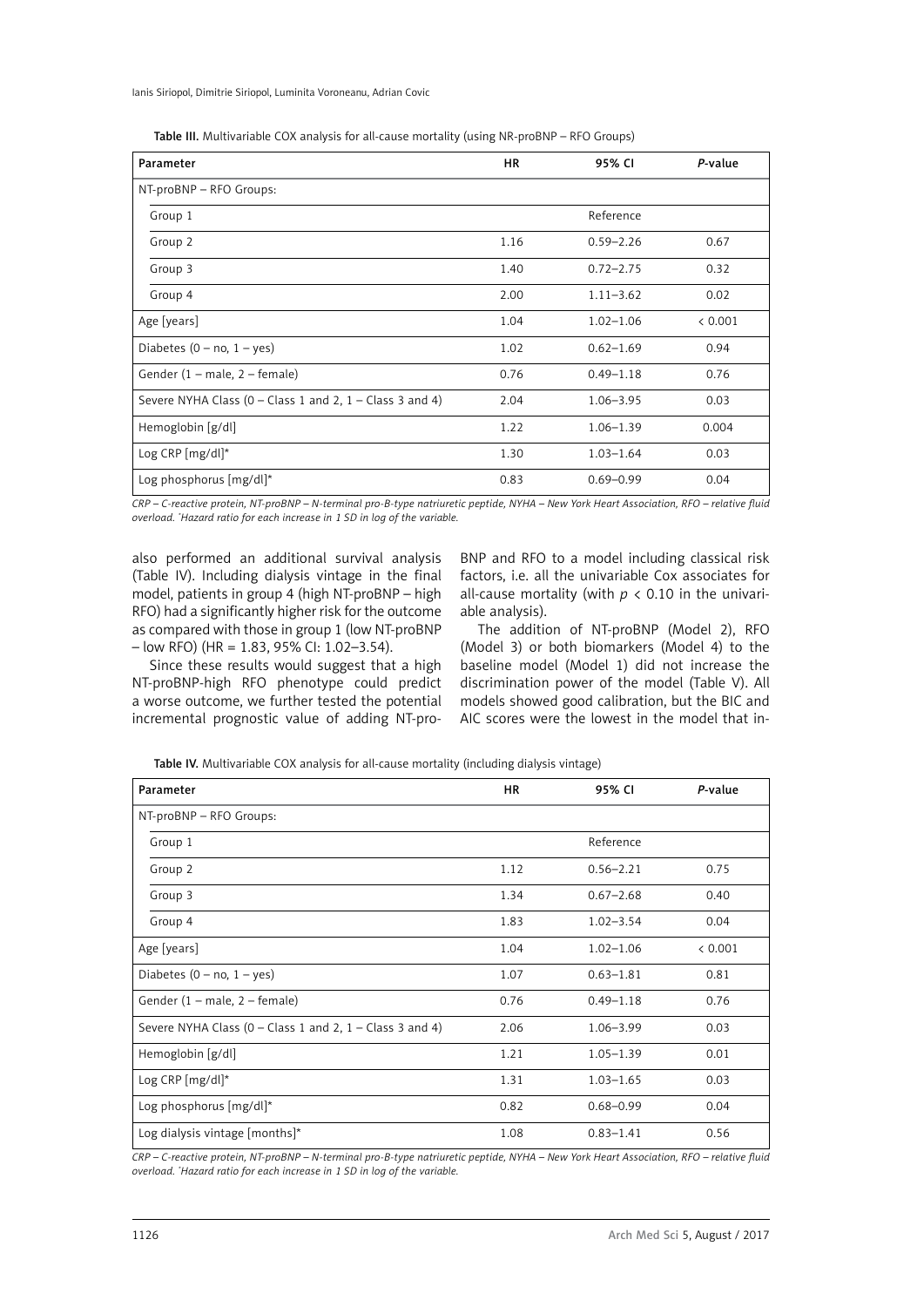Table V. Performance of the models for predicting all-cause mortality

| Variable                      | Model 1                        | Model 2                               | Model 3                               | Model 4                               |
|-------------------------------|--------------------------------|---------------------------------------|---------------------------------------|---------------------------------------|
| Discrimination:               |                                |                                       |                                       |                                       |
| $\Delta$ C statistics, 95% CI | Reference                      | 0.005<br>$(-0.015$ to 0.025)          | 0.005<br>$(-0.013 \text{ to } 0.024)$ | 0.010<br>$(-0.013 \text{ to } 0.033)$ |
| Calibration:                  |                                |                                       |                                       |                                       |
| H-L                           | $\chi^2$ = 15.14<br>$p = 0.08$ | $\chi^2$ = 15.45<br>$p = 0.08$        | $\chi^2$ = 13.06<br>$p = 0.16$        | $\chi^2$ = 15.46<br>$p = 0.08$        |
| AIC                           | 939.29                         | 934.58                                | 937.23                                | 933.94                                |
| <b>BIC</b>                    | 956.71                         | 954.49                                | 957.14                                | 956.34                                |
| Reclassification:             |                                |                                       |                                       |                                       |
| IDI, 95% CI                   | Reference                      | 0.017<br>$(-0.001$ to 0.056)          | 0.019<br>$(-0.001$ to 0.056)          | 0.31<br>$(0.003 \text{ to } 0.082)$   |
| NRI, 95% CI                   | Reference                      | 0.120<br>$(-0.036 \text{ to } 0.235)$ | 0.107<br>$(-0.073 \text{ to } 0.266)$ | 0.168<br>$(0.004 \text{ to } 0.312)$  |

*C statistic with only conventional predictors was 0.749. AIC – Akaike information criterion, BIC – Bayesian information criterion, H-L – Hosmer and Lemeshow test, NRI – net reclassification improvement. Model 1 – age, gender, smoking status, diabetes, systolic blood pressure, HDL and total cholesterol. Model 2 – Model 1 + NT-proBNP. Model 3 – Model 1 + RFO. Model 4 – Model 1 + NT-proBNP + RFO.*

cluded both biomarkers (Table V). The reclassification abilities were increased only when both NT-proBNP and RFO were added to the baseline model (IDI =  $3.1\%$ , NRI =  $16.8\%$ ), but not when only NT-proBNP (IDI =  $1.7\%$ , NRI =  $12\%$ ) or RFO  $(IDI = 1.9\%, NRI = 10.7\%)$  was included in the initial model (Table IV).

## Discussion

This study shows for the first time that, in HD patients, using two complementary methods for fluid estimation (bioimpedance and NT-proBNP) could improve patients' outcome prediction. Utilizing the four categories of fluid status according to the two parameters evaluated could better discriminate hydration status and therefore might improve treatment prescription and individualization.

Numerous studies have shown the diagnostic abilities of bioimpedance in HD patients. Wizemann *et al.* demonstrated for the first time in HD patients that fluid overload, as assessed by bioimpedance, is associated with mortality [4]. These findings were later confirmed in another observational study which showed an increased risk for death in patients with fluid overload, above and independent of hypertension – the main parameter of clinical fluid assessment in clinical practice [24]. Our group recently took this approach a step further and showed that bioimpedance-assessed fluid overload and its association with all-cause mortality are independent even of underlying (echo)cardiac parameters (7) – recognized predictors of worse outcomes in HD patients [25]. Most importantly, two randomized controlled studies proved that using bioimpedance for dry weight

estimation improved blood pressure control, arterial stiffness [9, 10], left ventricular mass index [9] and even survival [10].

However, although the beneficial effects of this method are well supported, it is far from being perfect or unanimously accepted. Recently, Raimann *et al.* showed in a well-conducted validation study that bioimpedance analysis could significantly facilitate body fluid assessment, but is associated with evident precision and accuracy errors [26]. Firstly, bioimpedance spectroscopy estimates fluid compartments from the resistance and reactance of a current passing through different body regions. When an alternating current is applied to tissues, the measurement of resistance is inversely proportional to the total content (which includes both ECW and ICW) between the two electrodes placed at distance on the skin, while the reactance is proportional to the cell mass in the same tissue volume [27]. Therefore, the derived information about body compartments is only an indirect measure of tissue water content and distribution. Although there is a very good agreement between bioimpedance spectroscopy and the gold-standard isotope dilution techniques for TBW and ECW assessment, the 95% CI in the agreement with ECW is ±2.8 l, which is approximately 17% of the TBW, and it may be larger in some HD patients [21, 27]. Furthermore, Raimann *et al.* demonstrated that, as compared with direct estimation methods, there is slightly better accuracy for ECW estimation using multiover single-frequency bioimpedance and for ICW estimation using single- over multi-frequency bioimpedance. However, bioimpedance analysis and direct estimation methods have minimal dif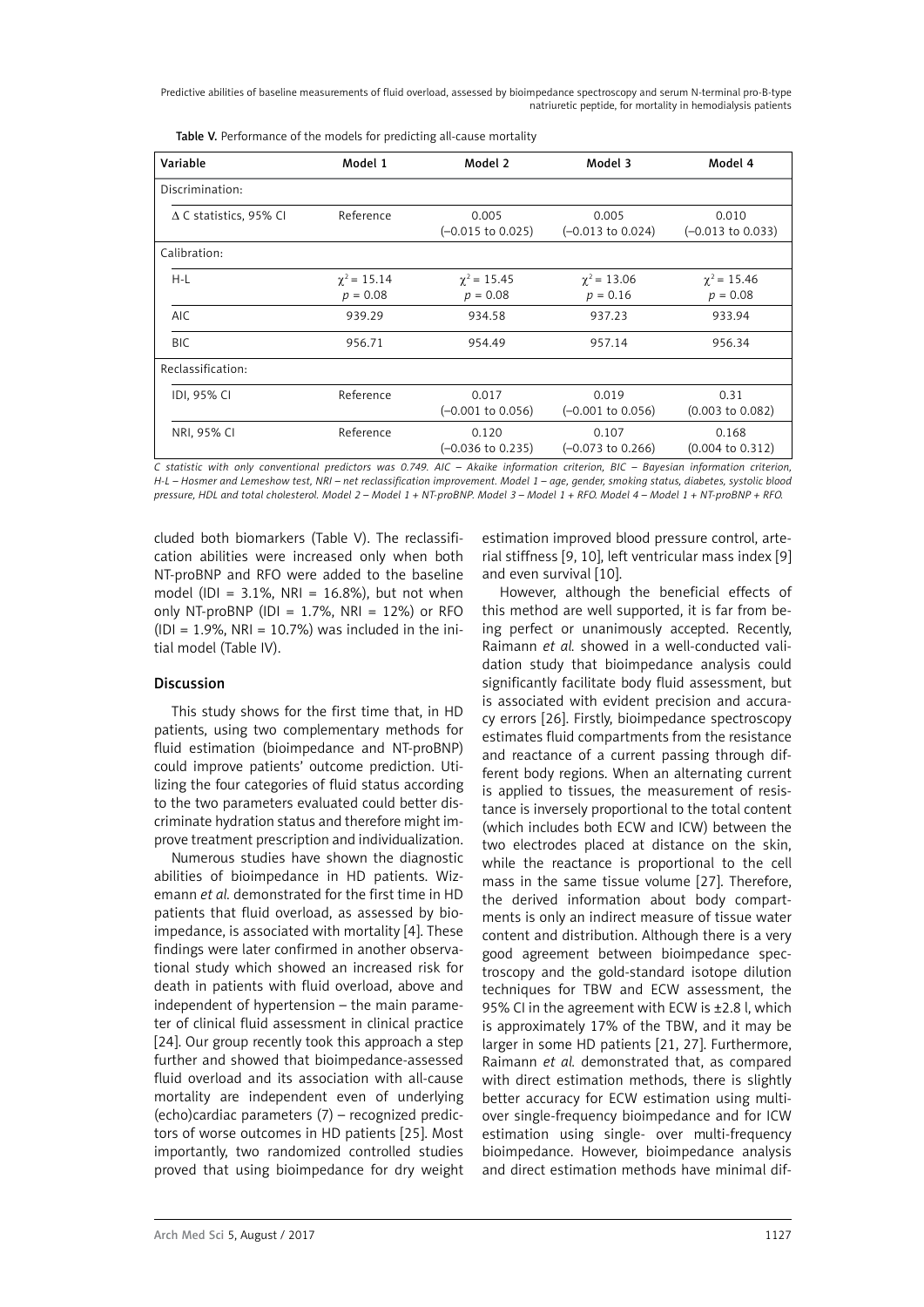ferences in precision, suggesting that none could serve as a true gold standard with absolute accuracy for body fluid assessment, at least in HD patients [26]. Secondly, when estimating ECW, bioimpedance analysis does not differentiate between intravascular and interstitial water content. Therefore, other methods addressing the intravascular water compartment would be of interest.

NT-proBNP is one of the most important biomarkers for diagnostic and prognostic assessment of patients with heart failure. In HD patients, elevated NT-proBNP levels are associated with an increased risk for all-cause mortality [14–16, 18, 19], cardiovascular mortality [15] or a composite outcome of death and cardiovascular events [17]. However, in HD patients there is currently a debate whether its increased levels could serve as a marker of cardiac dysfunction [11, 28] or fluid overload [5, 12, 13]. Moreover, studies have shown a direct relationship between change in NT-pro-BNP levels and both changes in left ventricular mass [29] and/or changes in volume status [30, 31].

Combining these two methods (bioimpedance and NT-proBNP) for fluid status evaluation has been used before in ICU patients [20]. Chen *et al.* included 98 patients at the start of the renal replacement therapy and found that in those patients with both higher NT-proBNP and fluid overload there was an increased risk for all-cause mortality. Although this association was lost in the multivariable regression analysis, the study had limited statistical power with only 29 deaths during the follow-up. By comparison, in our study this association remained statistically significant in the multivariable survival analysis. These results could be related to the different characteristics of the included patients (one analyzed stable HD patients, while the other one analyzed critically ill patients, but who were younger and with different baseline comorbidities), but also to the difference in the bioimpedance method used for fluid assessment. Furthermore, we also demonstrated that by adding these two markers of fluid status into a baseline model we can obtain an improvement in the reclassification abilities of that model.

Our study has limitations. Firstly, being an observational study no cause-effect inferences can be made. Secondly, we did not perform an echocardiographic assessment of the patients, although this could have helped to better define the relationship between NT-proBNP, fluid status and cardiac function. However, it was previously shown that NT-proBNP levels are strongly associated with cardiac function [32, 33]. Thirdly, due to logistic issues, we were not able to assess the specific causes of death (such as cardiovascular causes), though it would have added important information regarding the specific implication of fluid overload. Fourthly, the results obtained in this

study come from only a single region of Romania, and should be confirmed in larger, multinational, studies. Fifthly, the analysis was performed with baseline and not with serial measurements, which could have been extremely relevant to better understand the relationship between overhydration and survival.

In conclusion, different types of fluid distribution can be observed in HD patients. Including both bioimpedance and NT-proBNP monitoring in a more comprehensive fluid status assessment could improve the diagnosis of fluid overload with a final improvement in patients' outcome. However, further studies, which should also include parameters of cardiac function in the analysis, are required to better define and understand the relationship between cardiac abnormalities, fluid status and hard outcomes in HD patients.

#### Acknowledgments

This study was partially funded by the UE-FISCDI, Grant number IDEI–PCE 2011, PN-II-ID-PCE-2011-3-0637. The funders had no role in study design, data collection and analysis, decision to publish, or preparation of the manuscript.

## Conflict of interest

Prof. Dr. Adrian Covic is an honorary speaker for Fresenius Medical Care. Fresenius Medical Care is the manufacturer of the BCM device and was not involved in any way in the study. Other authors declare no conflict of interest.

#### References

- 1. Ortiz A, Covic A, Fliser D, et al. Epidemiology, contributors to, and clinical trials of mortality risk in chronic kidney failure. Lancet 2014; 383: 1831-43.
- 2. Ishibe S, Peixoto AJ. Methods of assessment of volume status and intercompartmental fluid shifts in hemodialysis patients. Implications in clinical practice. Semin Dial 2004; 17: 37-43.
- 3. Cheriex EC, Leunissen KM, Janssen JH, Mooy JM, van Hooff JP. Echography of the inferior vena cava is a simple and reliable tool for estimation of 'dry weight' in haemodialysis patients. Nephrol Dial Transplant 1989; 4: 563-8.
- 4. Wizemann V, Wabel P, Chamney P, et al. The mortality risk of overhydration in haemodialysis patients. Nephrol Dial Transplant 2009; 24: 1574-9.
- 5. Fagugli RM, Palumbo B, Ricciardi D, et al. Association between brain natriuretic peptide and extracellular water in hemodialysis patients. Nephron Clin Pract 2003; 95: c60-6.
- 6. Noble VE, Murray AF, Capp R, Sylvia-Reardon MH, Steele DJ, Liteplo A. Ultrasound assessment for extravascular lung water in patients undergoing hemodialysis. Time course for resolution. Chest 2009; 135: 1433-9.
- 7. Onofriescu M, Siriopol D, Voroneanu L, et al. Overhydration, cardiac function and survival in hemodialysis patients. PloS One 2015; 10: e0135691.